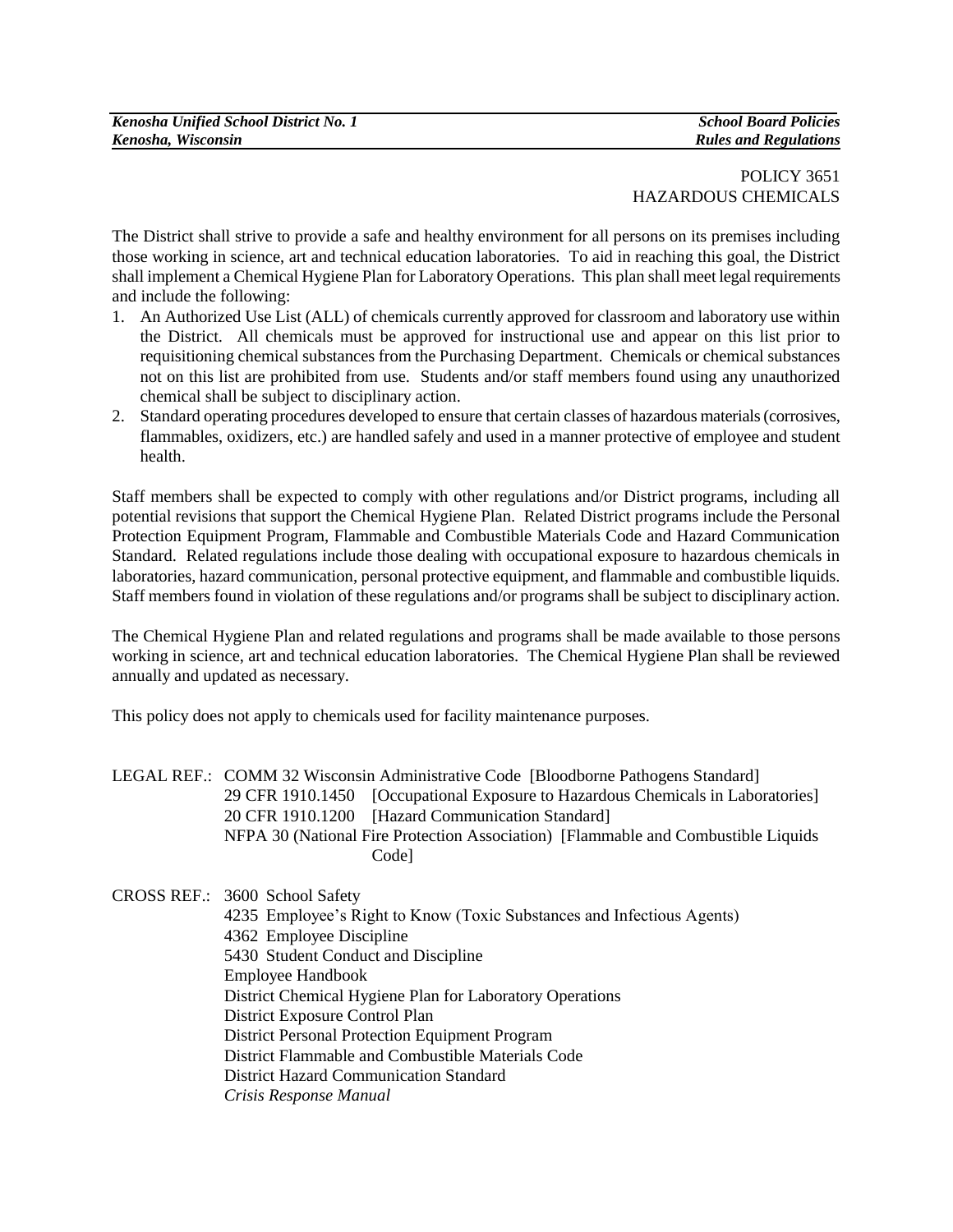$Rules$  *and Regulations* 

## POLICY 3651 HAZARDOUS CHEMICALS Page 2

## ADMINISTRATIVE REGULATIONS: None

AFFIRMED: October 28, 1997

REVISED: October 28, 2003 December 18, 2007 March 28, 2017